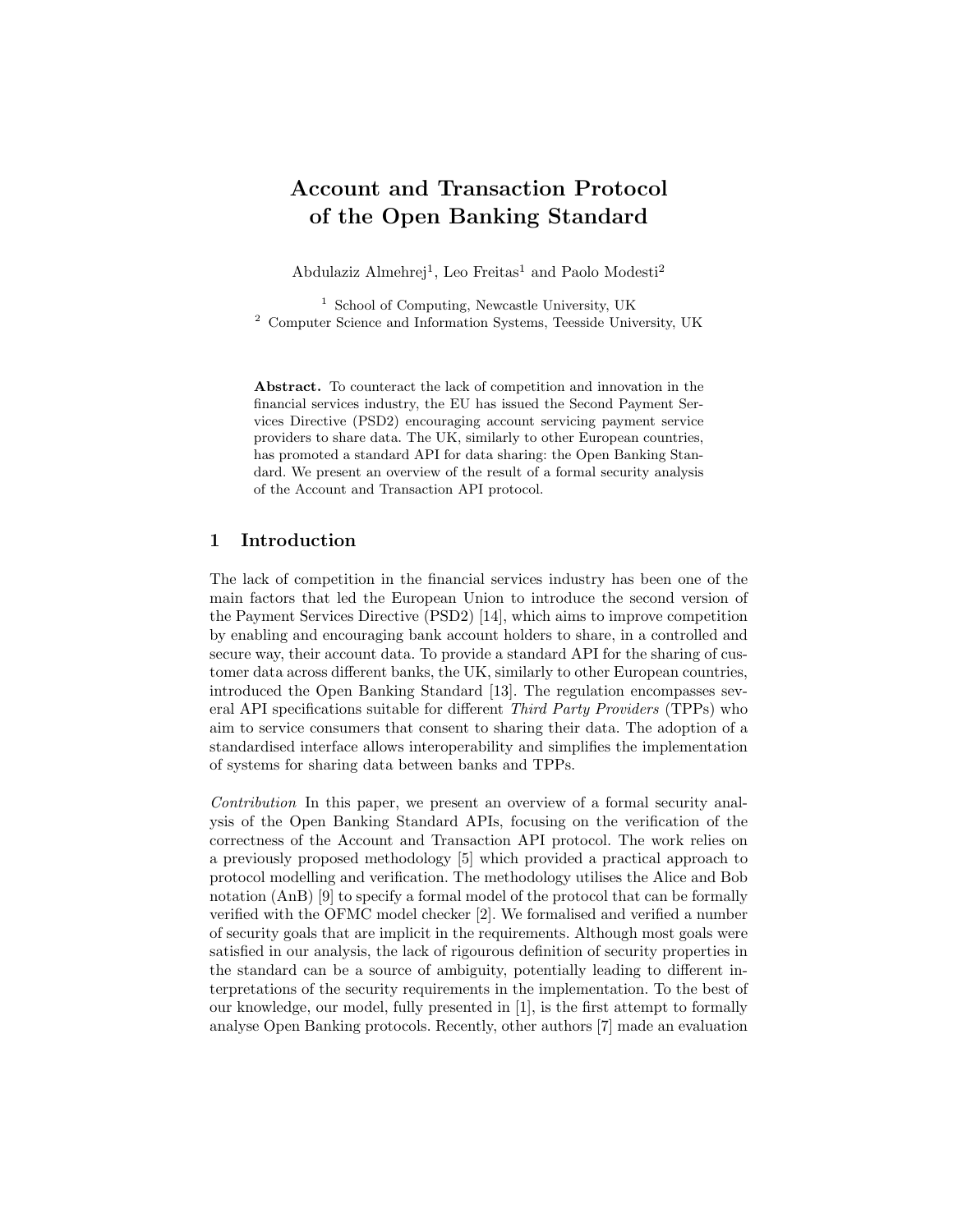2 Abdulaziz Almehrej, Leo Freitas and Paolo Modesti

of the integration of a web application with the Danish Nordea's Open Banking APIs considering the security threats of the underlying technology, in light of OWASP Top 10 Web Application Security Risks list. However, they did not analyse the security of Open Banking itself considering and assessing security goals as we did. Therefore, we believe this formal analysis can be valuable for stakeholders considering the adoption of a standard that can have a significant and long impact on the efficiency and security of the financial sector.

## 2 Open Banking Standard

The Open Banking Standard [13] aims at two key outcomes. The first one is an open API for sharing data regarding the services offered by Account Servicing Payment Service Providers (ASPSPs), e.g. banks. The other one is an open API for sharing the account data of *Payment Service Users* (PSUs) provided by ASPSPs. Open Banking is not only concerned about the API endpoints (e.g. location of resources accessible by third parties, such as developers, to build banking and financial applications), but also about data and security standards. The data standard provides data models to the API data format. The API standard covers the API's operational requirements. The *security standard* covers API security requirements. An Account Information Service Provider (AISP) is a regulated entity allowed by ASPSPs to access a PSU's account data if the PSU provides their consent. This type of access is read-only as the AISPs are not expected to directly affect the payment accounts they are allowed access to. An AISP can then provide different services having the PSU's account and transaction data, including applications that provide a user-friendly view of the states of the different payment accounts held by the PSU, budgeting advice, price comparisons and product recommendations.

Account and Transaction Protocol The protocol is initiated with the PSU asking for information regarding their payment account(s) from an AISP (Step 1). The AISP then attempts to create an account access consent with the corresponding ASPSP, based on the access permissions agreed upon with the PSU. First, the AISP authenticates itself to the ASPSP through a client credential grant, which is an approach for machine-to-machine authentication. The ASPSP then provides the AISP with an access token used to request the creation of the consent resource (Step 2). At this point, the created account access consent has to be authorised to be used by the AISP to access the PSU's account data. This requires the PSUs to authenticate themselves to the ASPSP, followed by authorising the consent. During this phase, the PSU has to select the payment account(s) for which the chosen permissions should apply. The AISP then obtains an access token to the account data (Step 3). With this token, the AISP has to first retrieve the accessible accounts, including their unique IDs, through the accounts endpoint. The IDs can later be used to request the data of specific accounts (Step 4). To retrieve specific PSU account data (e.g. balances, transac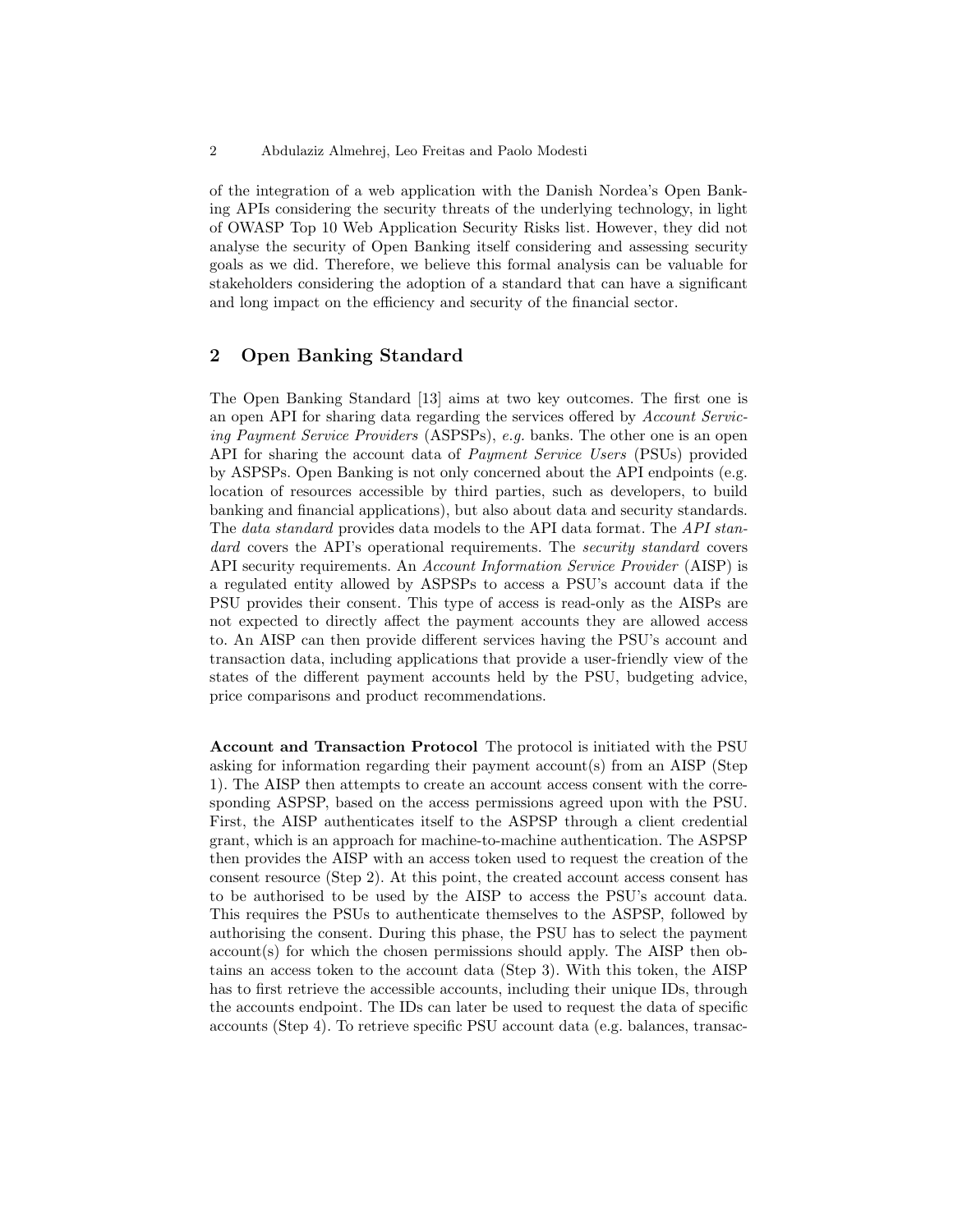tions, direct debits, beneficiaries, etc.) the AISP will have to request the data via the appropriate link using the correct endpoint and method from the ASPSP.

## 3 Methodology and Security Goals

The formal verification of Open Banking API presented in this work is based on a protocol verification methodology proposed in [5]. The methodology utilises the Alice and Bob notation (AnB) [9] to specify a formal model of the protocol that can be formally verified through information flow (secrecy and authenticity) goals. Such notation abstracts from implementation details, but allows formal representation and analysis of the security-relevant characteristics of protocols.

An AnB specification comprises of several sections. The Types section declares the different identifiers used in the protocol. This includes the agents, constant and variable (random) numbers and transparent functions. Transparent functions are user-defined through their signature, thereby abstracting from their implementation details *(i.e.* they are uninterpreted). The *Knowledge* section describes the initial data each agent has before running the protocol. Fresh values are initialised at runtime. The information flow is described in the Actions section, where details about messages exchanged by agents are specified. Furthermore, the model can be used to verify specific security properties, such as (weak and strong) authentication and secrecy goals:

- $-$  **A** weakly authenticates **B** on M: agent A has evidence that the message M has been endorsed by agent B with the intention to send it to A (i.e. non-injective agreement [8]);
- A authenticates B on M: weak authentication plus evidence of the freshness of the message M (i.e. injective agreement [8]);
- $M$  secret between  $A$ ,  $B$ : message M is kept secret among listed agents.

The formal model captures the protocol requirements [12]. While the Open Banking API describes in details the information-flow, it lacks definitions of security goals that the exchanges between agents are meant to convey. Therefore, part of our work consisted in identifying suitable goals for the protocol model.

For the verification, we used the Open-Source Fixed-Point Model-Checker (OFMC) [10], a symbolic model-checker supporting the AnB notation. Moreover, the AnBx Compiler and Code Generator [11] was used to pre-process the model to benefit from a stricter type system and support the extension to AnB that allows named expression abstractions (Definitions section).

The goals we identified (and verified) are based on our understanding of the protocol and on its dependencies. For example, OAuth 2.0 security considerations [6, P.52-P.60], protocol use cases in [13, P.20-P.23] and our expectations of the protocol.

We identified eight goals: four on message secrecy, and four on authentication.

| fAISPSecret (AISP) secret between AISP, aspspA |  |  |  |                                                                | #G1 |
|------------------------------------------------|--|--|--|----------------------------------------------------------------|-----|
| fPSUSecret (PSU) secret between PSU, aspspA    |  |  |  |                                                                | #G2 |
|                                                |  |  |  | ClientToken, AuthToken secret between AISP, aspspA, aspspR #G3 |     |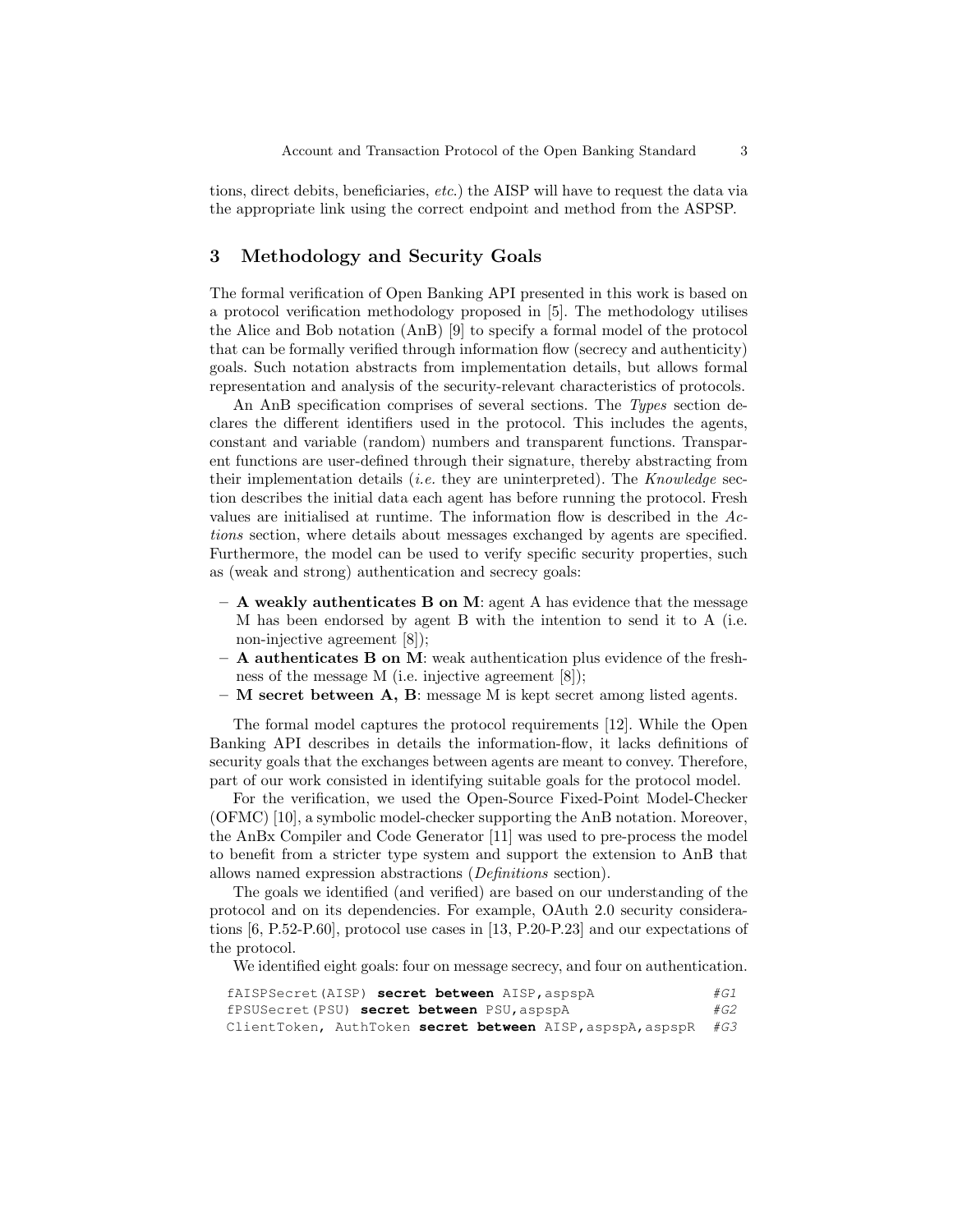4 Abdulaziz Almehrej, Leo Freitas and Paolo Modesti

```
# FAILED initially + Fixed #A2.3
PSU authenticates aspspR on fGetIntent(Intent) #G4
aspspR authenticates PSU on SelectedAccounts #G5
PSU weakly authenticates AISP on ASPSPAuthPSUEndP,AISPEndP #G6
# FAILED + Fixed #A4.1 #A4.2
Accounts secret between AISP, aspspR #G7AISP authenticates aspspR on Accounts \#G8
```
Two goals (G1 and G2) are obvious: the exchanged secrets/credentials between the AISP and PSU and the authorisation server remain secret whilst requesting for a client token (Action 2.1 in the specification) and acquiring consent authorisation (A3.1.2 and A3.3.3). That is because if the AISP credentials are leaked  $(A2.1)$ , many attacks would be possible (for instance [6, Sect. 10.2] discusses client impersonation). Another secrecy goal (G3) states that various exchanged tokens (A2.2–A2.3 and A3.3.4–A4.1) remain secret between the AISP and the authorisation and resource servers. As tokens are AISP bound, a compromised token cannot be directly used. However, [6, Sect. 10.3] requires tokens to be confidential, to prevent attacks involving valid token injection [6, Sect. 10.12]. These goals clearly indicate the inherited potential vulnerabilities of the Account and Transaction Protocol (ATP) dependencies. The final secrecy goal (G7) is about the resource server message to the AISP (A4.2) and is obvious: account information must remain secret.

The authentication goals relate to the PSU authenticating the consent resource to authorise (G4), the resource server authenticating the PSU's selected accounts information (G5) and the AISP authenticating the PSU's account information from the resource server (G8). This last goal between the AISP and the resource server is crucial in verifying the integrity of the account data sent to the AISP by the resource server. In addition to direct data modification, it is important to verify that old data cannot be replayed. For instance, in the case of affordability check, if the PSU was an intruder and modified the data, they could trick an AISP into providing a product they are not eligible for. This goal also enforces fraud detection: if the transactional data can be modified by an intruder to hide fraudulent activity. Given the redirections from the PSU to the authorisation server and AISP (A3.1.1 and A3.3.1–A3.3.2), we weakly authenticate that those endpoints cannot be modified by an intruder to help avoid redirected URI manipulation  $[6, Sect. 10.6]$  and phishing attacks  $[6, Sect. 10.11]$   $(G6)$ .

Model Development. The Open Banking ATP is complex and with multiple dependencies. The AnB model aims to provide an abstract and accurate view of its essential aspects and to verify key properties. The initial AnB model was overly detailed with unnecessary data exchanges. To reach the right level of abstraction, we then decided to first determine the protocol goals prior to abstracting. Even after such endevour, verification was unwieldy: it ran for over two days without response. As is common within model checking problems, state explosion must be tackled beyond abstracting details, abstract on irrelevant data.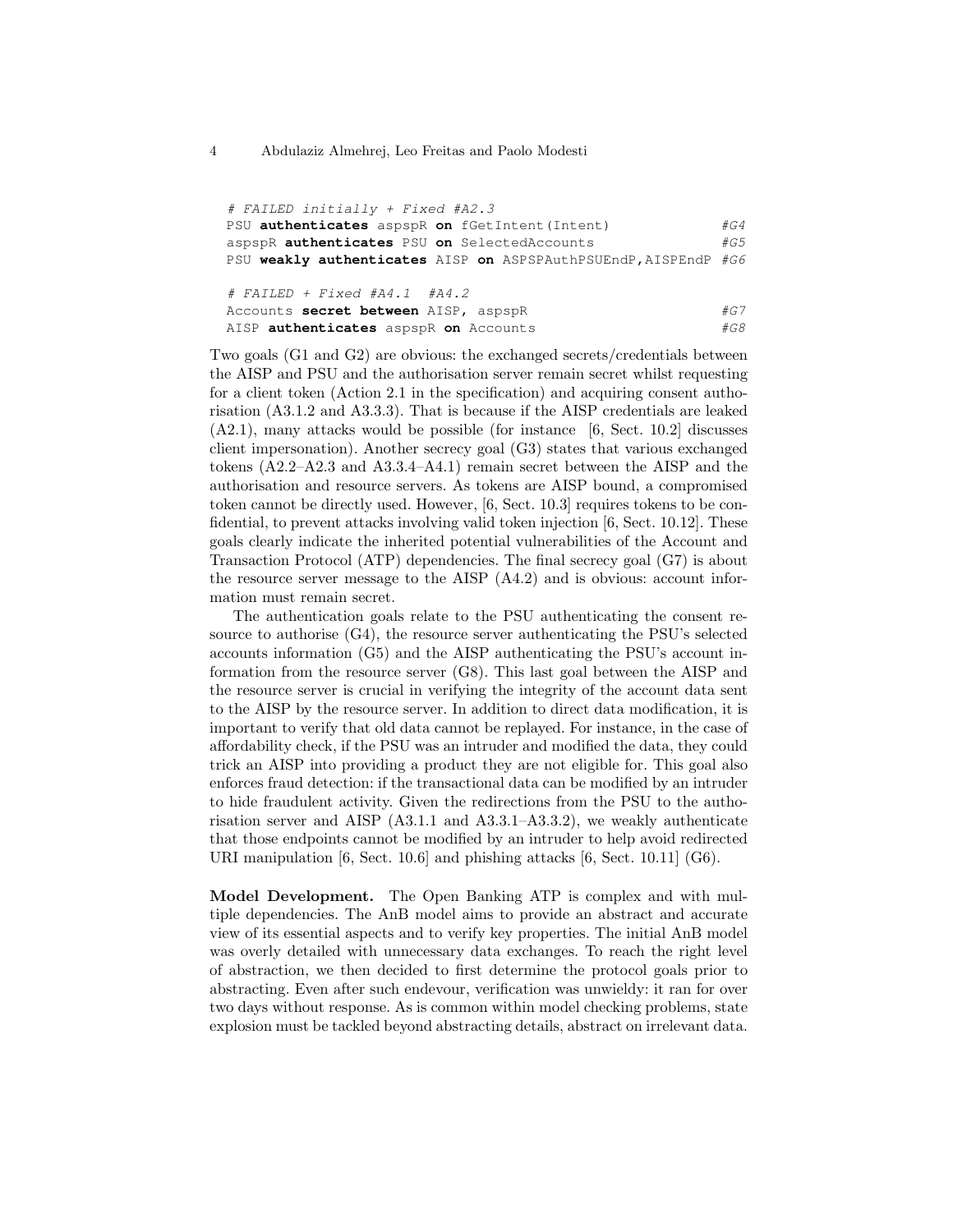Restricting the role of the PSU, where it had to be different from the AISP and servers, considerably reduced the state space. This led to termination with goal verification to be reduced to about seven hours. This enabled us to identify further steps to abstract related to data, which reduced the verification time to about six minutes. A final abstraction, related to the various TLS-related steps, was to abstract them using AnB bullet channels, used to model channels providing authentication and/or secrecy properties at the end-points. The internal efficiency of OFMC dealing with such channels led the final version to verify within eight seconds. This exponential efficiency (up to 5 orders of magnitude) increase is not uncommon in model checking problems, so long the right abstractions are taken alongside expert knowledge of the tool's implementation.

Model Correctness. We used the OFMC model checker [2] to verify the eight goals described above. At first, three goals  $(G_4, G_4, G_5)$  about PSU intent authentication and account information secrecy and integrity failed. This led us to check these goals independently in order to study their reason for failure quickly. The witness for the PSU authentication failure  $(G4)$  relates to the resource server authenticating with an unknown agent rather than the PSU. This was fixed by having the resource server being aware of the PSU's identity early on when setting up the access consent with the AISP (A3.2). Thus, this failure identifies a previously undocumented vulnerability, which our modification fixes.

The account information goals fail due to a limitation of bullet channels: they do not protect against replay attacks, hence their use here allowed breaking both secrecy  $(G7)$  and integrity  $(G8)$ . The intruder could respond to the AISP's request for account data by replaying a previous message. This breaks integrity as the response received by the AISP, and perceived to be the account data, has been modified. As the data replayed is known to the intruder, it also breaks secrecy of the account data. However, the TLS protocol does protect against message replay [4, P.93-P.94]. To deal with this limitation and ensure that freshness would resolve the issue, we modified the model to include a nonce generated and sent by the AISP when requesting for the PSU account data and is expected to be part of the response.

These modifications enable checking all goals for one session. Multiple sessions verification is important as there could be attacks relying on multiple concurrent protocol runs. Due to increased state space and limited hardware, we were unable to fully verify the model for two parallel sessions. As customary in under such conditions (e.g. [3] for iKP and SET), we were able to obtain partial results by increasing the search space up to the available resource limits (search space depth: 15 plies, 14.5GB RAM, 50 hours to run) without being able to reach any attack state.

### 4 Conclusion

The novel Open Banking Account and Transaction protocol is a security-critical protocol, which is being enforced on the largest banks in Europe. Given the